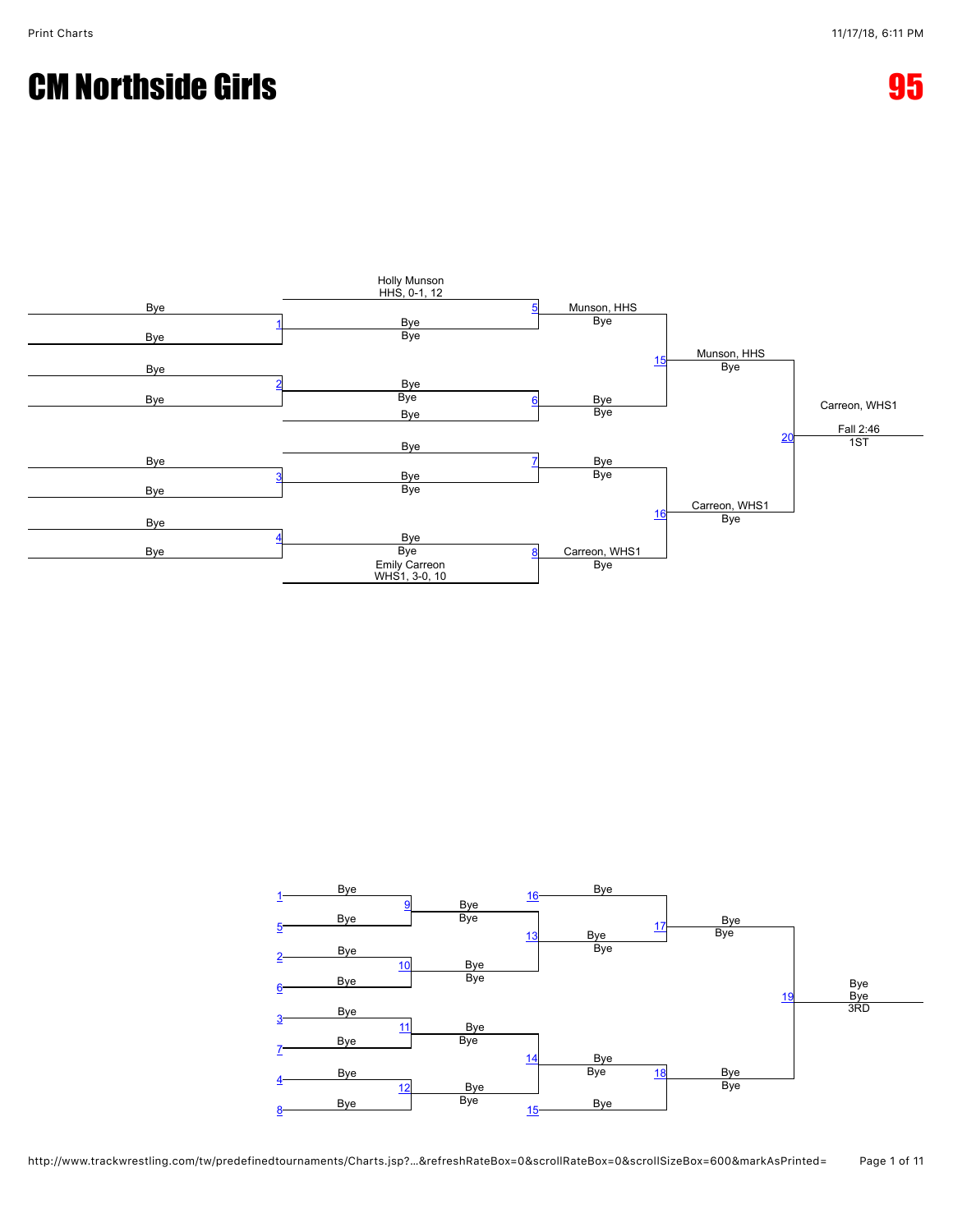## CM Northside Girls 102



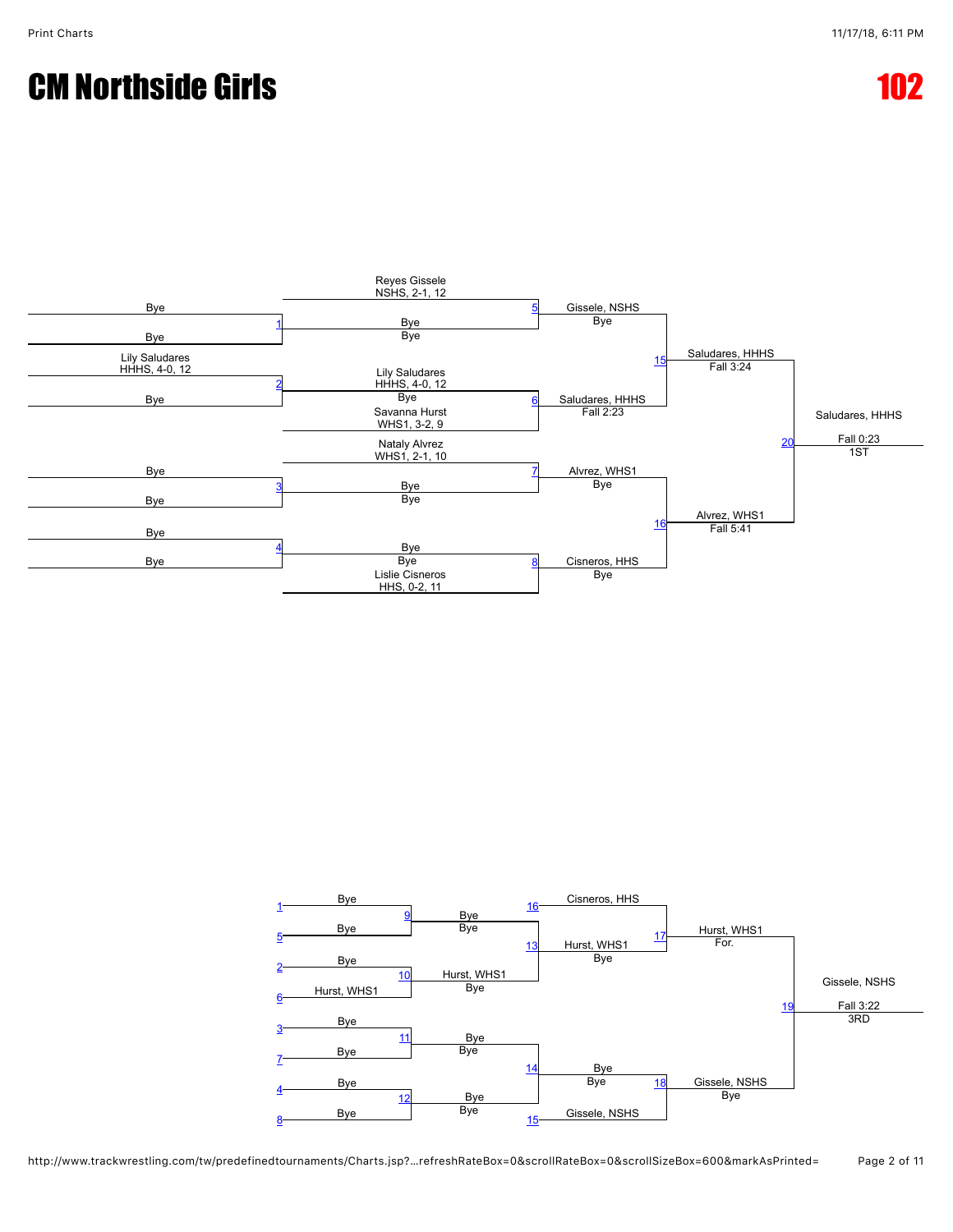## **CM Northside Girls**



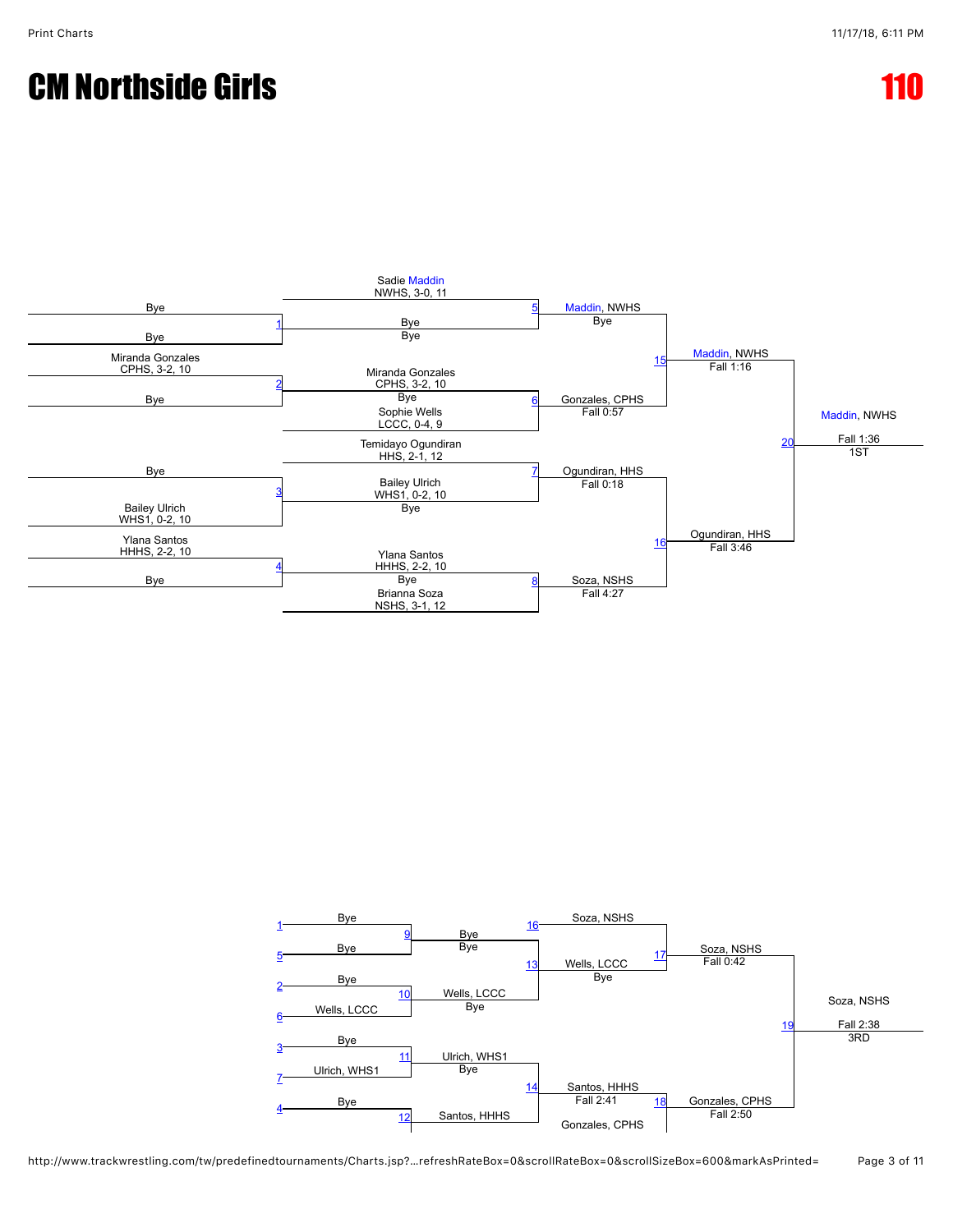**CM Northside Girls**  $\frac{8}{15}$  $\frac{8}{15}$  $\frac{8}{15}$  $\frac{8}{15}$  $\frac{8}{15}$  Santos, HHHS  $\frac{1}{25}$  Bye 15



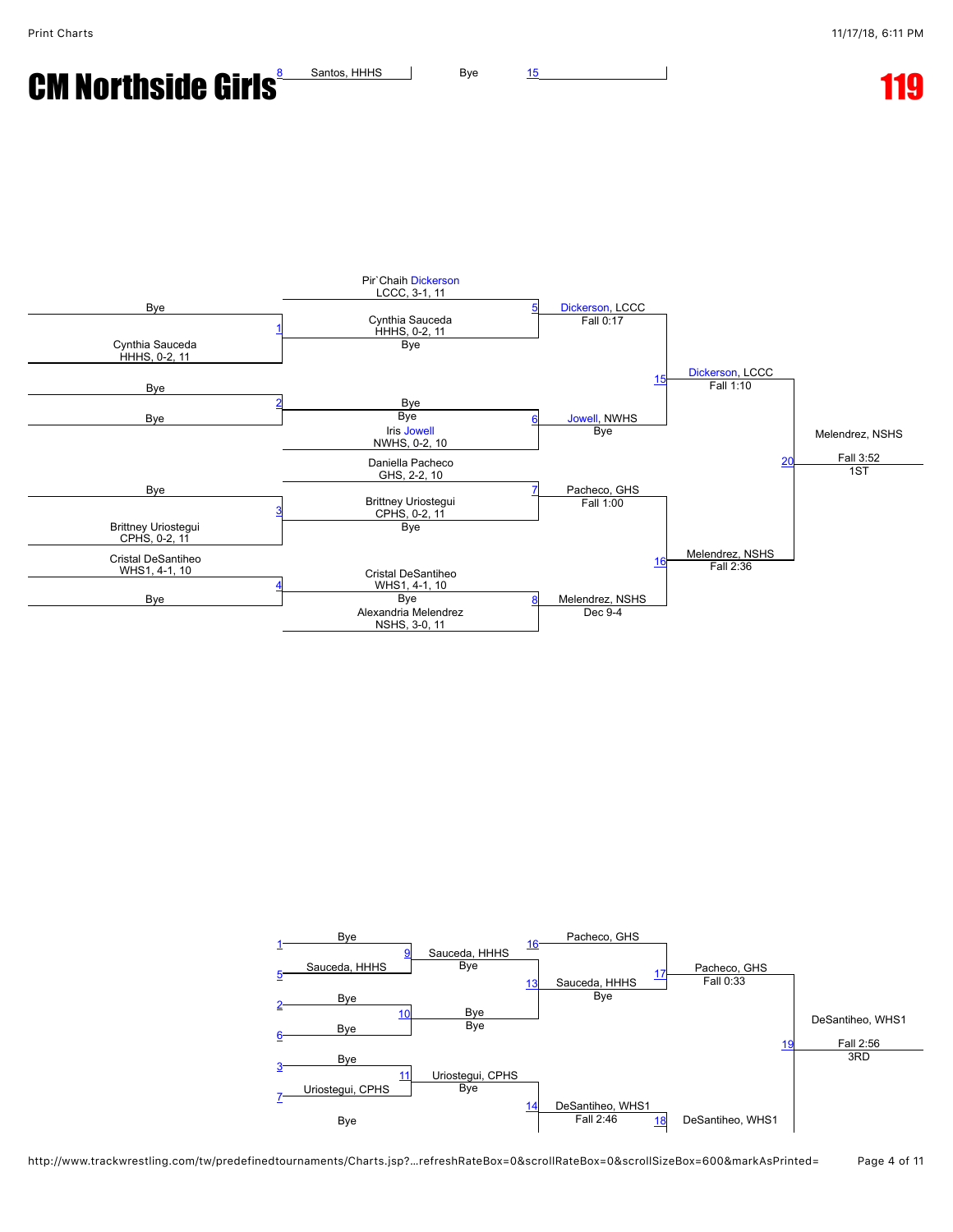

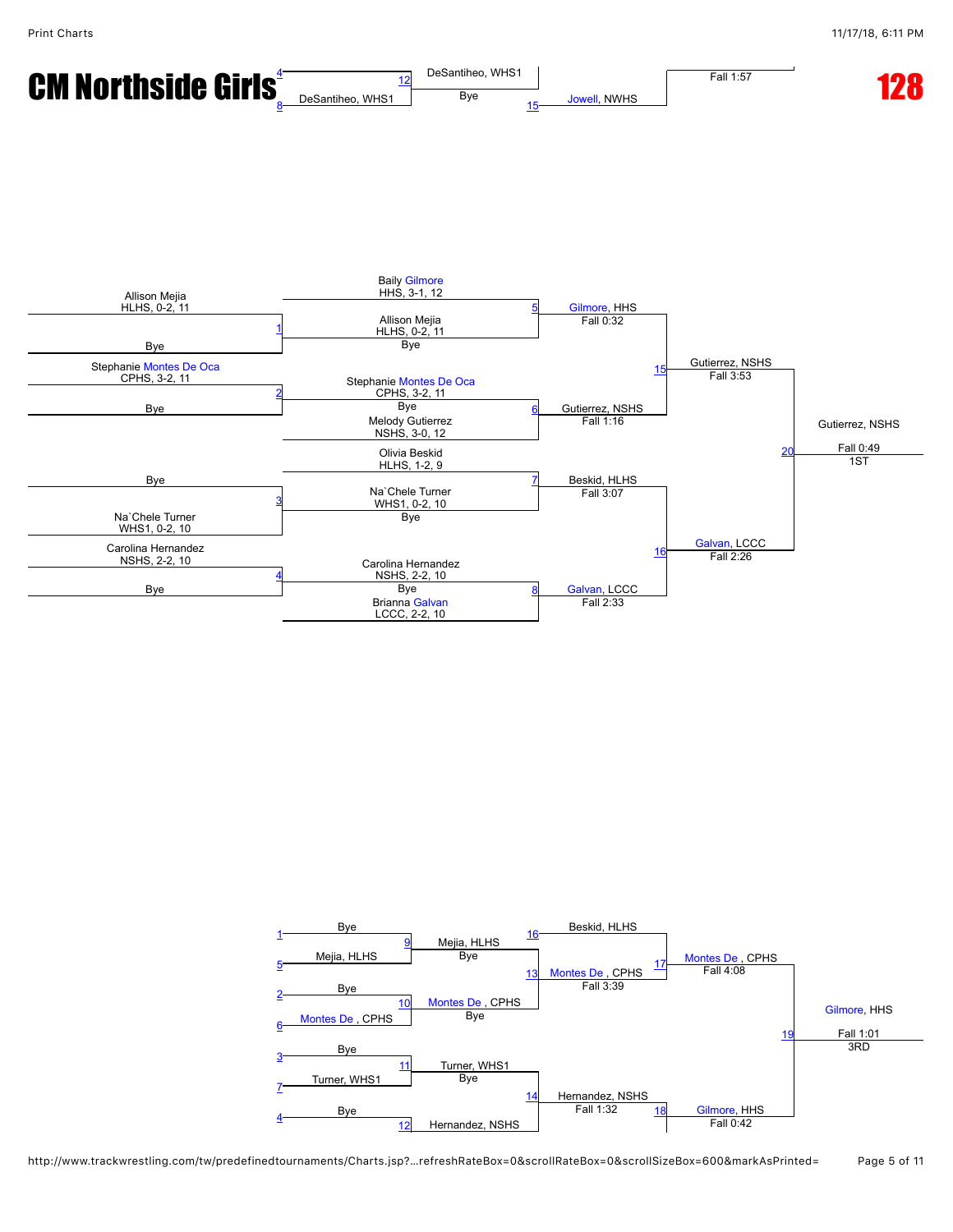**CM Northside Girls Hernandez, NSHS** Bye  $\frac{15}{15}$  $\frac{15}{15}$  $\frac{15}{15}$  [Gilmore](javascript:viewProfile(662419132)), HHS **13[8](javascript:openBoutSheet(8,)** 



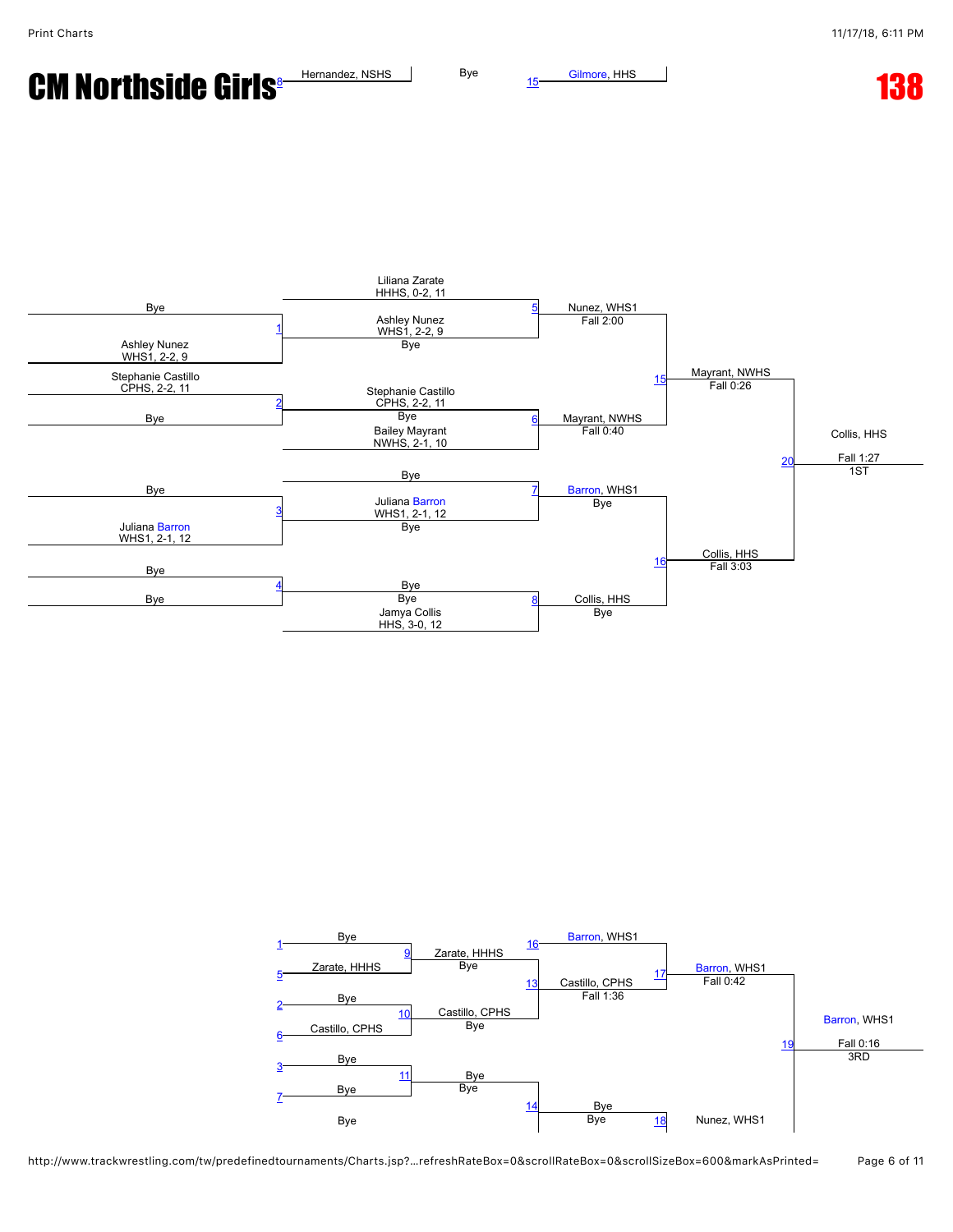

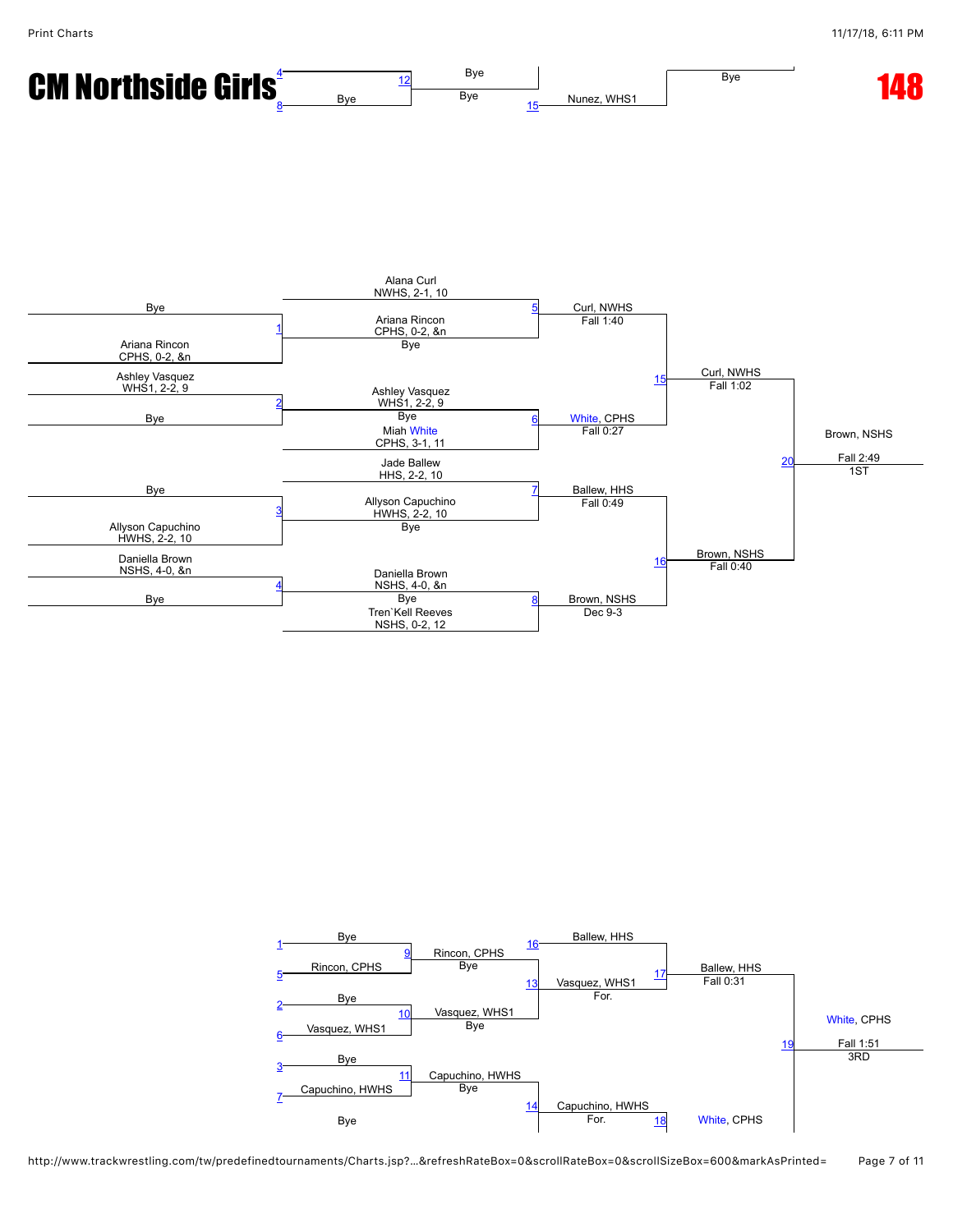



## http://www.trackwrestling.com/tw/predefinedtournaments/Charts.jsp?…refreshRateBox=0&scrollRateBox=0&scrollSizeBox=600&markAsPrinted= Page 8 of 11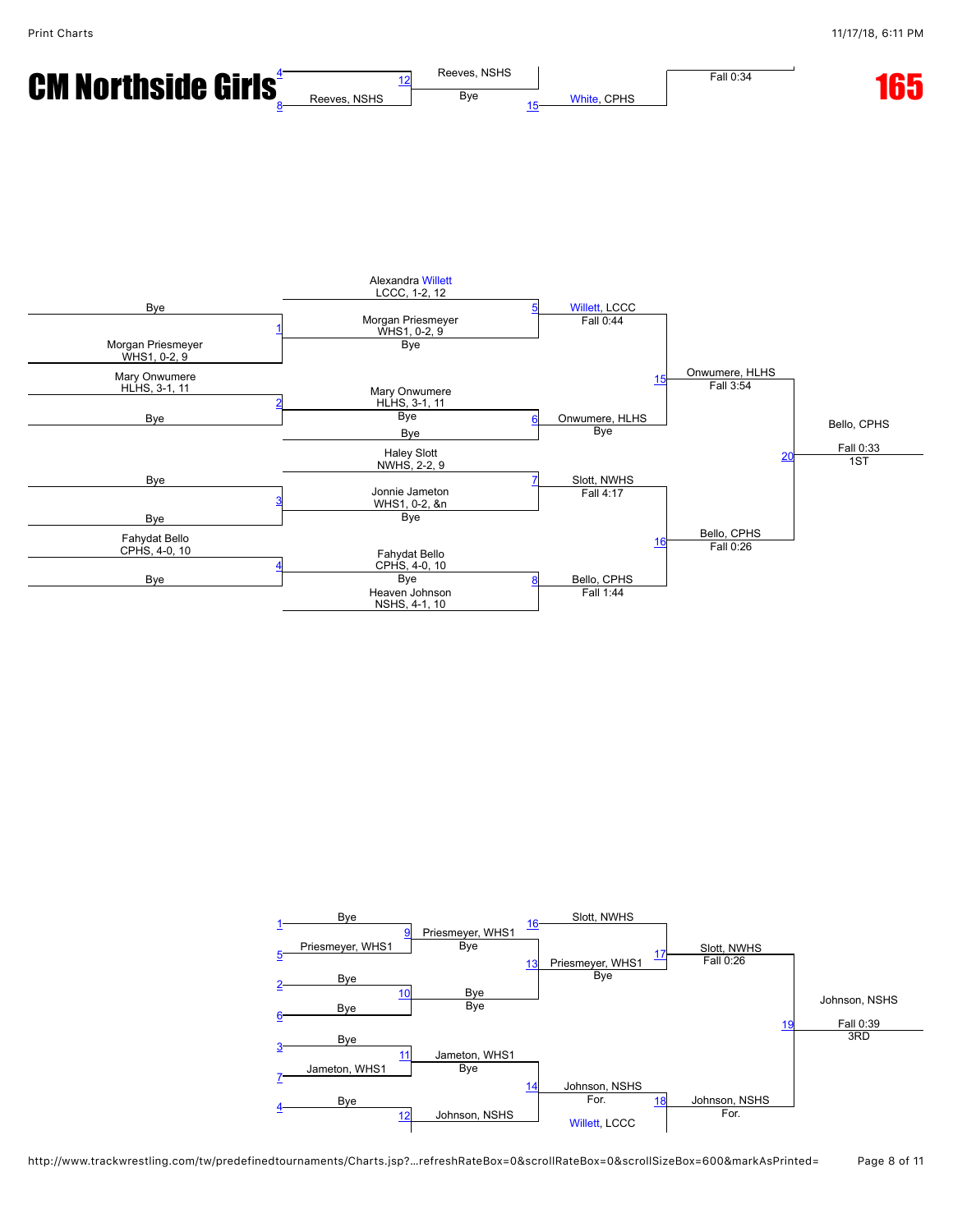CM Northside Girls<sup>&</sup> Johnson, NSHS Bye [15](javascript:openBoutSheet(15,)